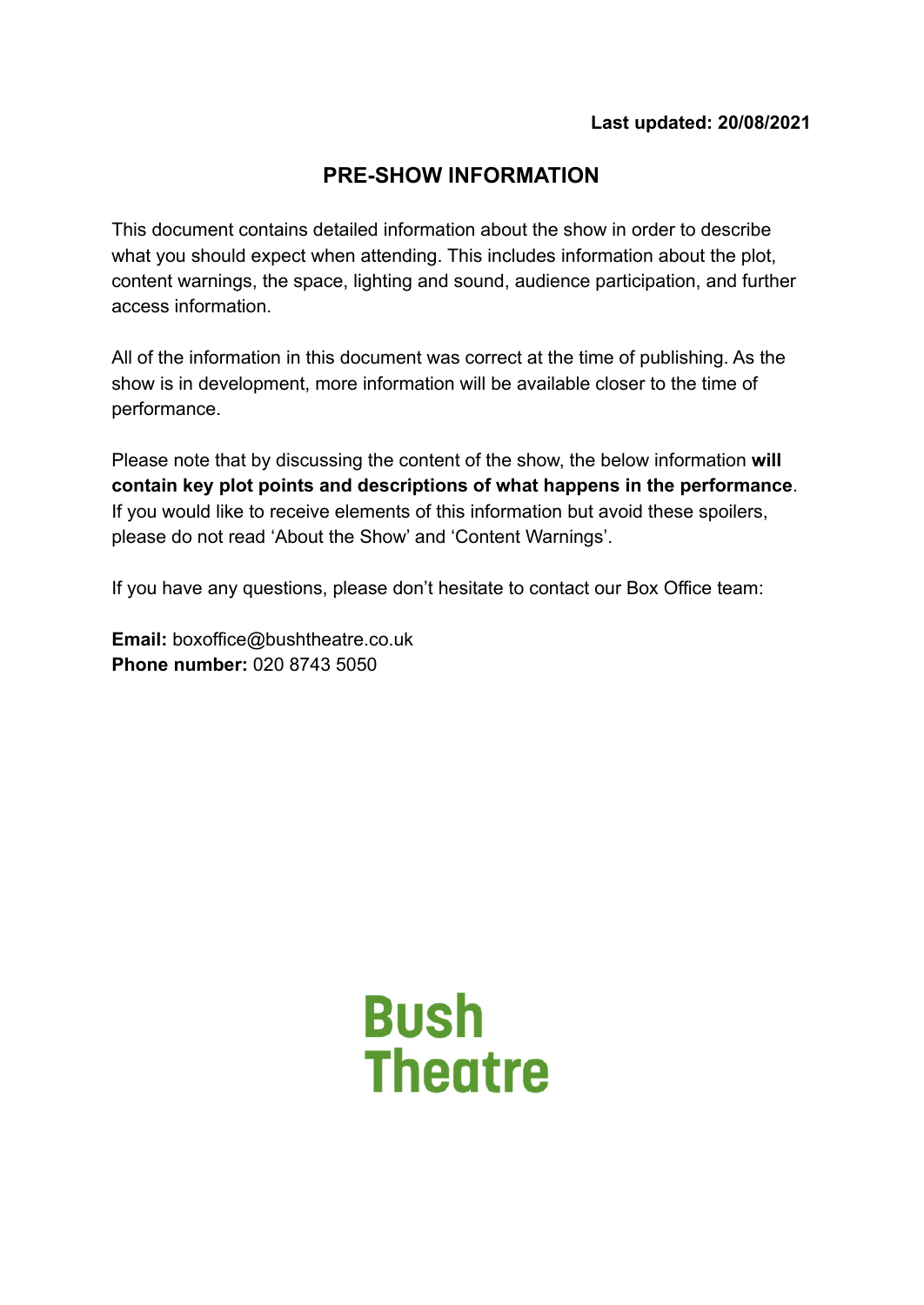# **Back Up Created by the Young Company and Katie Greenall**

#### **About the show:**

- The show is an ensemble piece, devised by the Young Company who also perform it.
- It explores their own experiences as young people in London, their personal histories and hopes for the future.
- The show will last approximately 60 minutes with no interval.
- Digital Freesheets will be available in your pre-show email that will give more information about the show, cast and creatives.

## **The Space:**

● This show will take place in The Holloway Theatre. For this performance, the space will be in a 'Thrust' arrangement, meaning the seats are arranged on three sides of the stage (see below).



- We encourage all our visitors and staff to be mindful of others who may not yet feel comfortable with the relaxing of restrictions.
	- Give people lots of space.
	- Wear face coverings when you are moving around the building or seated in the theatre.
	- Wash or sanitise your hands regularly.
- Access to the Holloway Theatre is on the ground floor and the floor is level.